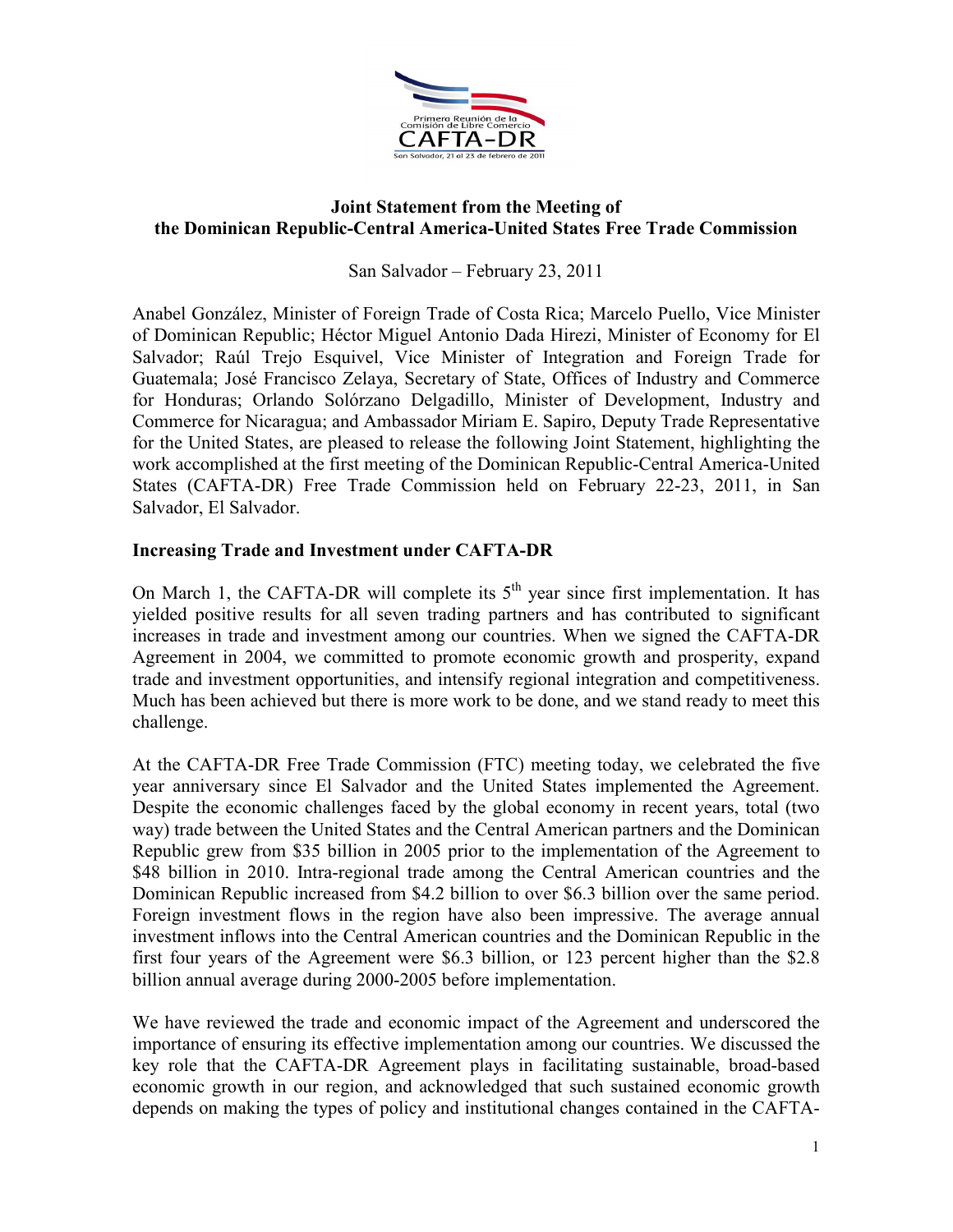DR Agreement. The Agreement has been an important catalyst in facilitating our competitiveness in the new global environment.

# Expanding and Broadening Benefits

While we recognize the economic benefits of increased trade and investment under CAFTA-DR and the importance to all of our countries of continued commitment to its implementation, we also discussed remaining challenges to enhance effectiveness and new opportunities to further enhance trade in the region.

The CAFTA-DR Agreement is designed to boost long-term growth and reduce poverty, and this goal has been bolstered by trade capacity building assistance from multilateral donors and the United States. The ability for our importers, exporters and producers to take full advantage of new opportunities is critical to the success of the Agreement and the region.

# Trade Facilitation

The CAFTA-DR Agreement includes a Committee on Trade Capacity Building in recognition of the importance of such assistance in promoting economic growth, reducing poverty, and taking full advantage of liberalized trade. In the region, such assistance is aimed at expanding the benefits to Small and Medium-sized Enterprises (SMEs), facilitating rural diversification, and improving customs procedures, among other things.

To expand and broaden the benefits of the Agreement and support jobs in our respective countries, we agreed to cooperate on several new initiatives. We endorsed regional trade facilitation initiatives to foster greater regional integration, enhance competitiveness and expand the benefits of the Agreement, with special attention to promoting greater participation by SMEs.

We welcomed the inventory of trade facilitation projects prepared with the support of the Inter-American Development Bank, which will facilitate future discussions and activities. We thanked the Inter-American Development Bank for the valuable support that it has provided thus far as part of this phase, and we requested their continued support as we move forward with the second phase. Therefore, we instructed our senior officials to undertake a process of consultation with stakeholders and self assessments to identify remaining challenges and to share best practices, including policies, programs and practices that countries can adopt to facilitate trade.

We have identified initial cooperative actions in the context of the CAFTA-DR Trade in Goods and Technical Barriers to Trade Committees to be implemented in the short term. We look forward to identifying further cooperative endeavors and to receiving a report on progress at the next Free Trade Commission meeting.

Recognizing the essential role that SMEs play in creating jobs in all of our countries, we discussed ways to help SMEs take advantage of the export opportunities that the Agreement provides. One of the challenges that SMEs face is access to relevant information on the opportunities that the Agreement offers and how to pursue these opportunities. To help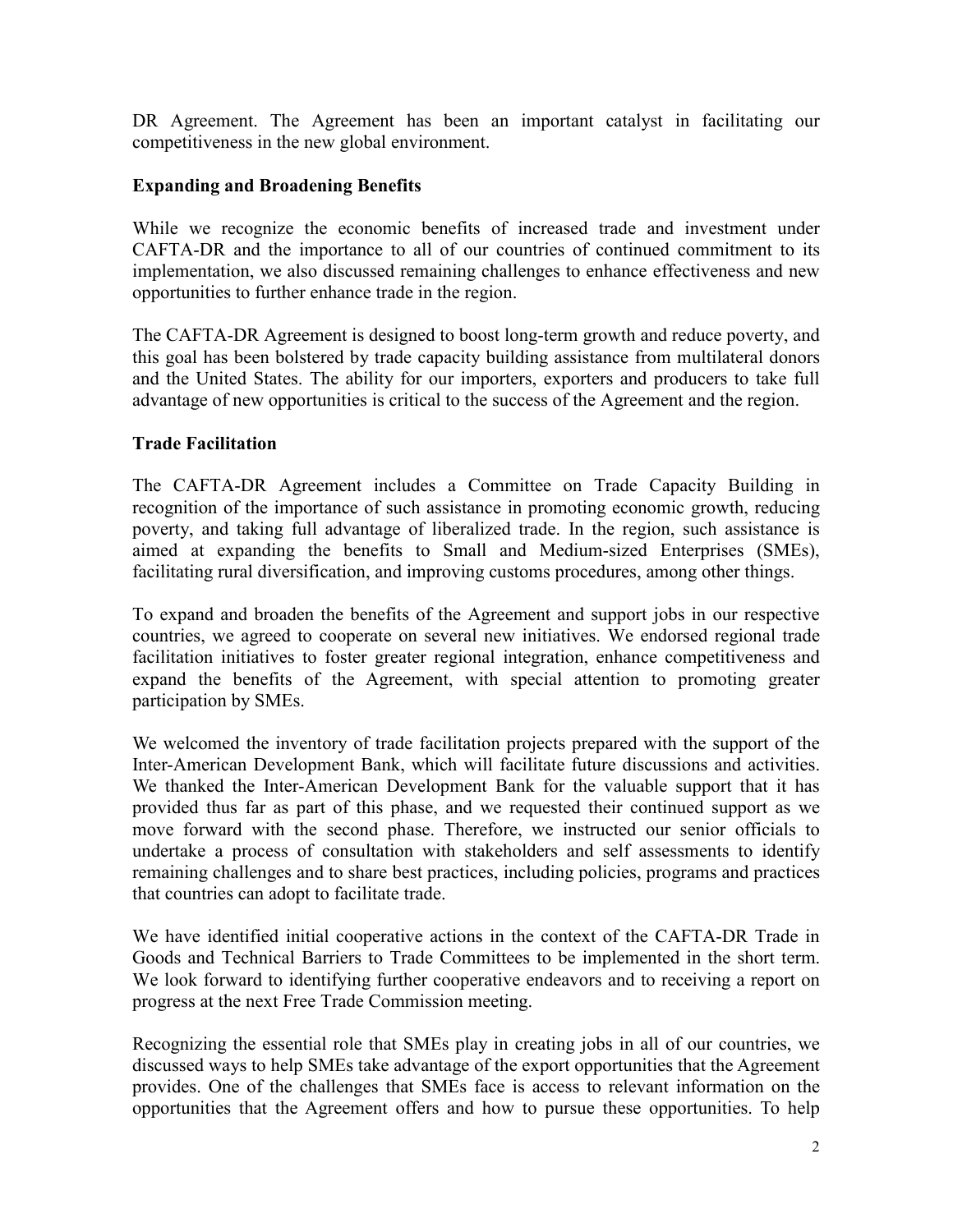address this, we released a brochure entitled "Frequently Asked Questions About Opportunities for Small Businesses to Export in the CAFTA-DR Region", a publication designed to answer basic questions for firms that are considering exporting for the first time. This document will be available on each of our websites in both Spanish and English.

El Salvador presented information on its experience in establishing Development Centers for Micro- and Small-Businesses as a potential model for strengthening SMEs. We endorsed sharing country best practices for supporting small businesses which seek to engage in trade. We discussed the establishment of Small Business Development Centers (SBDC) in the region, with the goal of linking to an online trade assistance and information portal for SBDC centers and small businesses in the United States at www.SBDCglobal.com. We instructed our senior officials to further explore these and other activities to foster greater participation of SMEs in CAFTA-DR trade. We have also requested those entities responsible for SMEs in each of our countries to meet to explore regional projects and approaches to advance this initiative.

We also welcomed the support and assistance of the Inter-American Development Bank in developing a CAFTA-DR textile and apparel sourcing directory to enhance communication and sourcing between buyers and manufacturers within the region. This collaborative effort among governments and industry in the region aims to encourage integrated supply chains, and to grow regional textiles trade and assist producers to capitalize on the benefits of the Agreement and increase regional competitiveness.

# Implementation of the Agreement

We reaffirmed our obligation and shared goal of effective implementation of the Agreement, which is critical to making our economies more competitive and creating new opportunities for our businesses, farmers, ranchers, workers and consumers. We want to see the CAFTA-DR Agreement succeed in fostering job creation and increasing the economic prosperity of all of our citizens.

We reviewed the reports of the Trade in Goods Committee, the Technical Barriers to Trade Committee, and reports of the informal meetings of the Committee on Agricultural Trade and the Committee on Sanitary and Phytosanitary (SPS) Matters. These committees constitute an essential tool to ensure that stakeholders in all our countries benefit from the opportunities created by the Agreement. We recognized the importance of the Common Guidelines for the interpretation, application, and administration of the chapters on rules of origin and market access and instructed our technical teams to conclude these Common Guidelines for our signature within 30 days.

Recognizing the critical importance of trade in agricultural products and the jobs and workers that are sustained by agriculture in all our countries, we formally established the Committees on Agricultural Trade and SPS Matters as required by the Agreement. These committees will lead the way in promoting cooperation and communication between our countries on the implementation of our obligations so that our respective agricultural sectors can realize fully the opportunities offered by the CAFTA-DR Agreement.